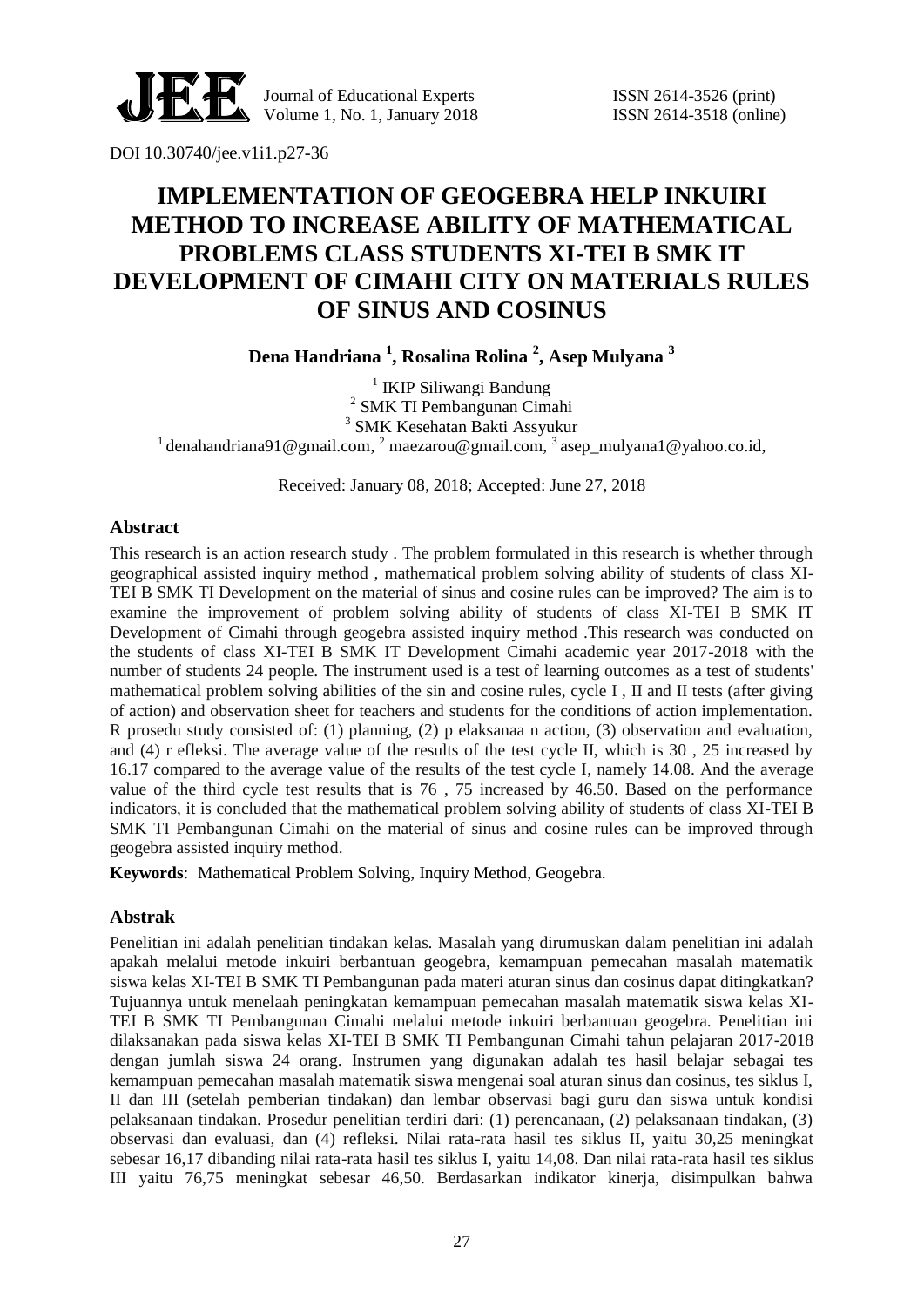kemampuan pemecahan masalah matematik siswa kelas XI-TEI B SMK TI Pembangunan Cimahi pada materi aturan sinus dan cosinus dapat ditingkatkan melalui metode inkuiri berbantuan geogebra.

**Kata Kunci**: Pemecahan Masalah Matematik, Metode Inkuiri, Geogebra.

*How to Cite: Handriana, D., Rolina, R., & Mulyana, A. (2018). Implementation Of Geogebra* Help Inkuiri Method To Increase Ability Of Mathematical Problems Class Students Xi-Tei B Smk It Development Of Cimahi City On Materials Rules Of Sinus And Cosinus. *Journal of Educational Experts (JEE)*, 1 (1), 27-36.

## **INTRODUCTION**

The importance of problem- solving abilities is expressed by Branca, as quoted by Effendi (2012: 2), that problem-solving skills are the heart of mathematics. Student problem solving skills are related to the stage of solving mathematical problems. According to Polya (1973: 6), the mathematical problem solving stage includes: (1) understanding the problem, (2) making a plan of completion, (3) executing the plan, and (4) looking back. This is intended so that students are more skilled in solving mathematical problems, that is skilled in carrying out procedures in solving problems quickly and carefully as disclosed by Hudojo, as quoted by Yuwono (2010: 40). Problem solving is important in the purpose of mathematics education because in everyday life people can never escape from problems.Problem solving activity can be considered a basic human activity. The problem must be sought by the way man himself, if not to be defeated by life.

But the reality shows that students' mathematical problem solving ability is less encouraging. Student achievement in mathematics is generally still low. (Sumarmo, 1993) reported that the problem solving ability of high school students was not satisfactory. This situation is also reflected on the results of Na s ional Exam (UN), there are still many students failed in mathematics. In addition, in mathematics competitions such as mathematics olympiad, the problem-solving problem of mathematical problem solving is generally not successfully answered students correctly. The above facts show that basic mathematical skills such as mathematical problem solving are still far from being expected in standard contents and process standards. The low average student learning outcomes at the same time become a picture of the quality of our mathematics education is not good and this can not be considered trivial so it needs to get more serious attention.

Based on the information from teachers who taught at the school in previous years , the ability to solve students' mathematical problems are still low. For example on workmanship: Grandfather has a triangular playground known for its surroundings is 16 m. The playground is limited to points A, B and C. The length of the BC side is 3 m longer than the AC side length, while the length of the AB side is 4 m longer than the AC side length. Determine the area of the playground the!

Results of student answers are shown in Figure 1.1 below.

 $3\times AC$   $K = 16m$ 

**Figure 1. Example of student work result**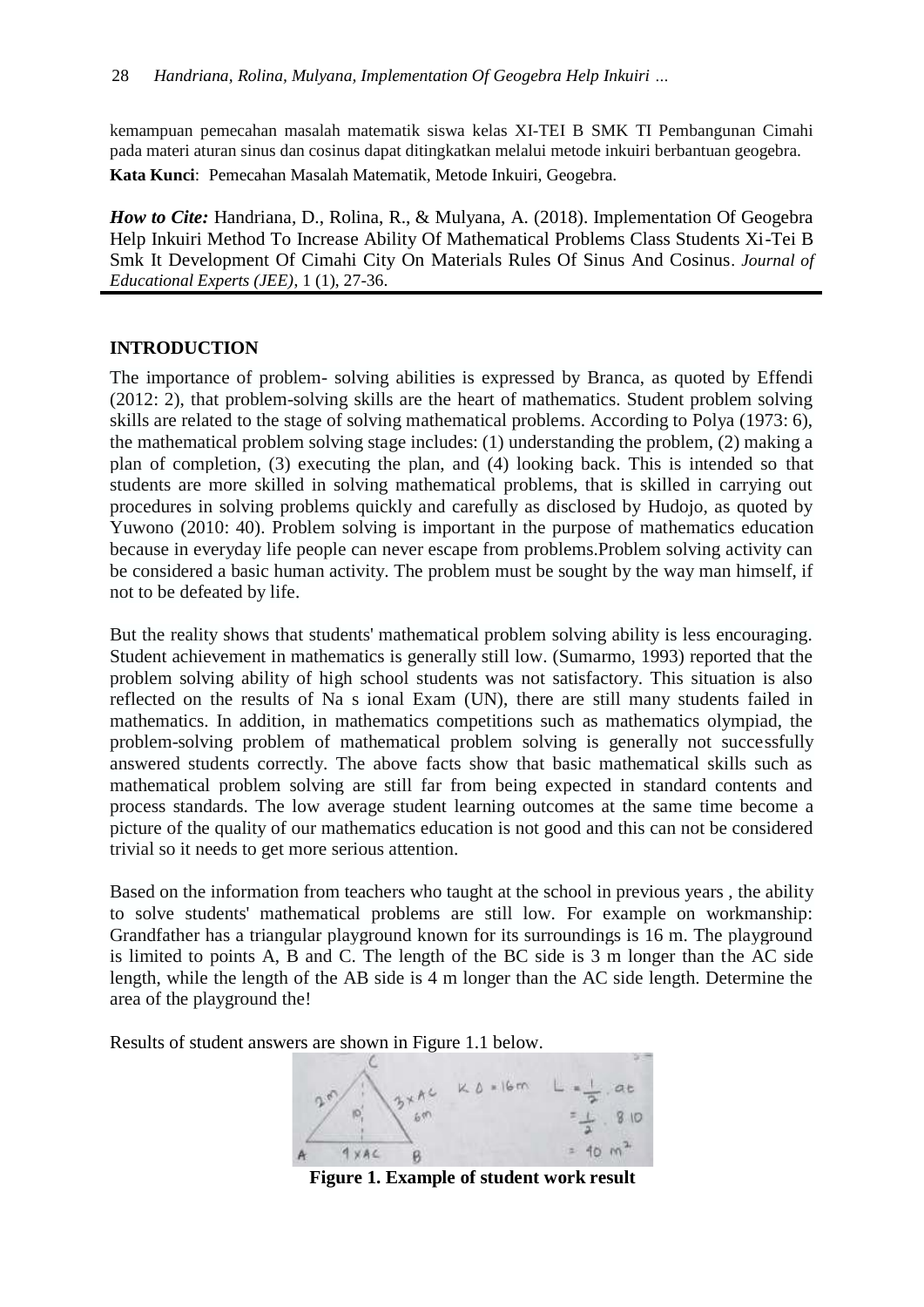In Figure 1 above, it appears that the student does not write down what is known and asked from the problem, meaning that students can not understand problem. Besides, students can not explain whatconcept is used in solving the problem, meaning that students can not plan completion and execution of the settlement plan. When viewed from the picture, students also have not concluded the results obtained, meaning the students have not able to see back results and processes. Though understanding the problem, plan settlement, execute completion plan, and view return results and processes including part of mathematical problem solving according to Polya. Most students have problems when solving the problem mathematics. Students tend to use a formula or a quick way is commonly used rather than using procedural steps from solving math problems. Meanwhile, based on interviews with SMK IT Development mathematics teacher , the average Deuteronomic value The odd semester of Year X students of the academic year 2016/2017 is 55.05 means still under KKM (Minimum Criteria Completeness) and ability solve the problem on the trigonometric material is still weak, therefore it is necessary made improvements for material mastery and problem solving trigonometry may increase. Master participates in the refining process mastery of trigonometric material, ie by improving activities learning in school.

One effort to improve the learning process is by choose the appropriate and innovative learning model in learning mathematics. One of the learning models that can be applied for to improve problem solving ability is through geogebra assisted inquiry study method .

One of the goals of an estab learning through inquiry method is that students learn scientific methods and can apply them in other situations. According Ruseffendi (1991: 335) on the method of inquiry itself there are four stages of activity are : (1) s is stimulated by the teacher with the problem; (2) s ISWA determine the procedures locate and gather the necessary information; (3) s ISWA live on knowledge gained by way of inquiry has just done; (4) s ISWA held on methods of inquiry and analysis procedures found to be a general method that can be applied to a new atmosphere. Learning with inquiry method is expected to make the students can build their own knowledge that is expected to memory and understanding of the concepts he studied can be permanently attached to the students themselves.

Other processes that can create math learning with inquiry methods are more meaningful and interesting among others is by using information technology that developed today, for example by using computers that have been equipped with learning software. As Ormrod (2009: 175) states that some computer programs have been able to improve high-level thinking (eg problem-solving) in the context of authentic or game-like tasks.

The advantages of using geogebra software are: (1) l geometric paintings that are usually produced quickly and thoroughly compared with pencils, rulers and runs; (2) a danya animation facility and manipulation movements on geogebra can provide a clearer visual experience to the students in understanding the geometry concept; (3) can be used as an evaluation to ensure that the paintings that have been made are correct, and; (4) make it easier for teachers / students to investigate or demonstrate the properties that apply to an object of geometry.

By using GeoGebra software, students can: (1) m enemukan own concept of the material being studied and build knowledge; (2) m elakukan eksploras i and observation with ease; (3) m enyelesaikan math quickly d an accurate learning, and; ( 4 ) b is more positive toward mathematics.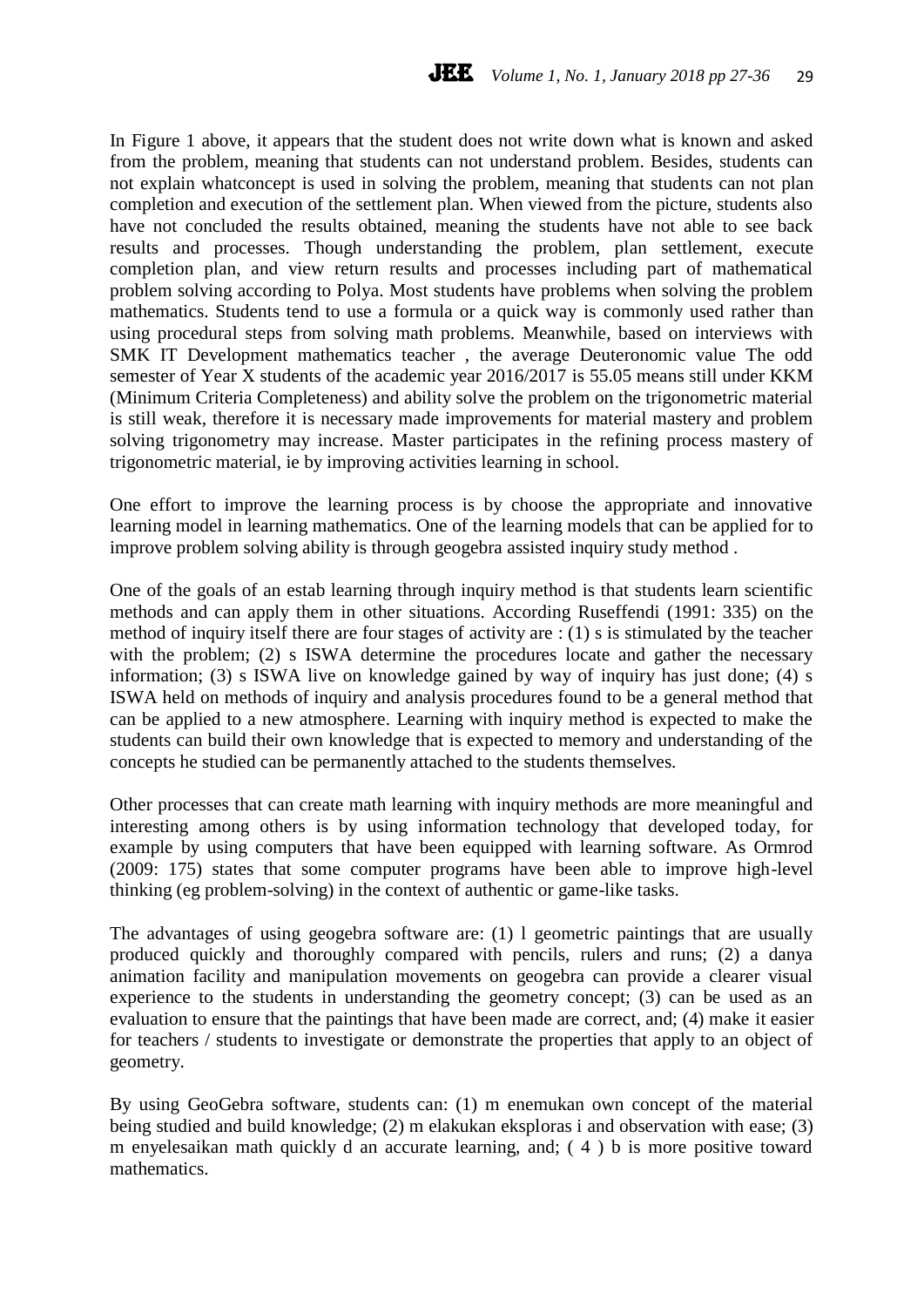Based on the above description, geo - threaded inquiry learning meted ode is expected to make students challenged to use their reasoning which then tries to solve the problem given . To examine more deeply about learning with the help of software GeoGebra's, pen eliti interested in conducting research with the title "Implementation Method inquiry assisted GeoGebra to Improve Ability Problem Solving Math Student Class XI-TEI B and vocational IT Development Cimahi to Content Rules Sine and Cosine".

# **PROBLEM SOLVING SKILL**

Mathematical problem solving skills are the skills or the potential of the students in solving word problems, solve problems that are not routine, apply mathematics m dal a daily life or other circumstances, and s proves fish, create or test the conjecture.

The indicators of mathematical problem-solving ability are as follows: (1) understand the problem, that is, to identify the adequacy of the data to solve the problem so as to obtain a full picture of what is known and stated in the problem, (2) plan the settlement, which is to determine the settlement measures , the selection of concepts, equations and theories is appropriate for each step, (3) m running the plan, that is, to carry out the settlement based on the steps that have been designed using the concepts, the same as the theory chosen, and (4) see what which has been done is the examination stage, whether the rare-step settlement has been ritually appropriate so that it can re-examine the truth of the answer that ultimately makes the final conclusion.

## **METHOD OF INQUIRY LEARNING**

Learning with the method of inquiry is a series of activities that emphasize student to be able to critically and analytically ask questions about a problem and then seek out and investigate until dapat find a solution themselves.

# **RESEARCH METHODS**

This research is a classroom action research, ie research that is intended to provide information on how appropriate action to improve teacher ability and student activeness. Therefore, this research is focused on actions as an appropriate effort to improve teachers' ability and student activeness in learning.

This research was conducted from 9 November 2017 until 20 November 2017 in odd semester of academic year 2017 -2018 at SMK IT Development Cimahi with subject of research is student of class XI-TEI B with number of student counted 24 person consisting 19 men and 5 woman.

The instrument used is the test of learning outcomes as a test of students' mathematical problem solving abilities on the rules of sine and cosine, cycle tests I, II and II I (after giving the action); and observation sheets for teachers and students for the conditions of action implementation .

Sources of data are research personnel consisting of teachers and students, the type of data that is quantitative data and qualitative data obtained through test results, observations and journals. And the method of data collection are: (1) d ata about learning condition of sinus and cosine rules with geographic assisted inquiry method taken using observation sheet include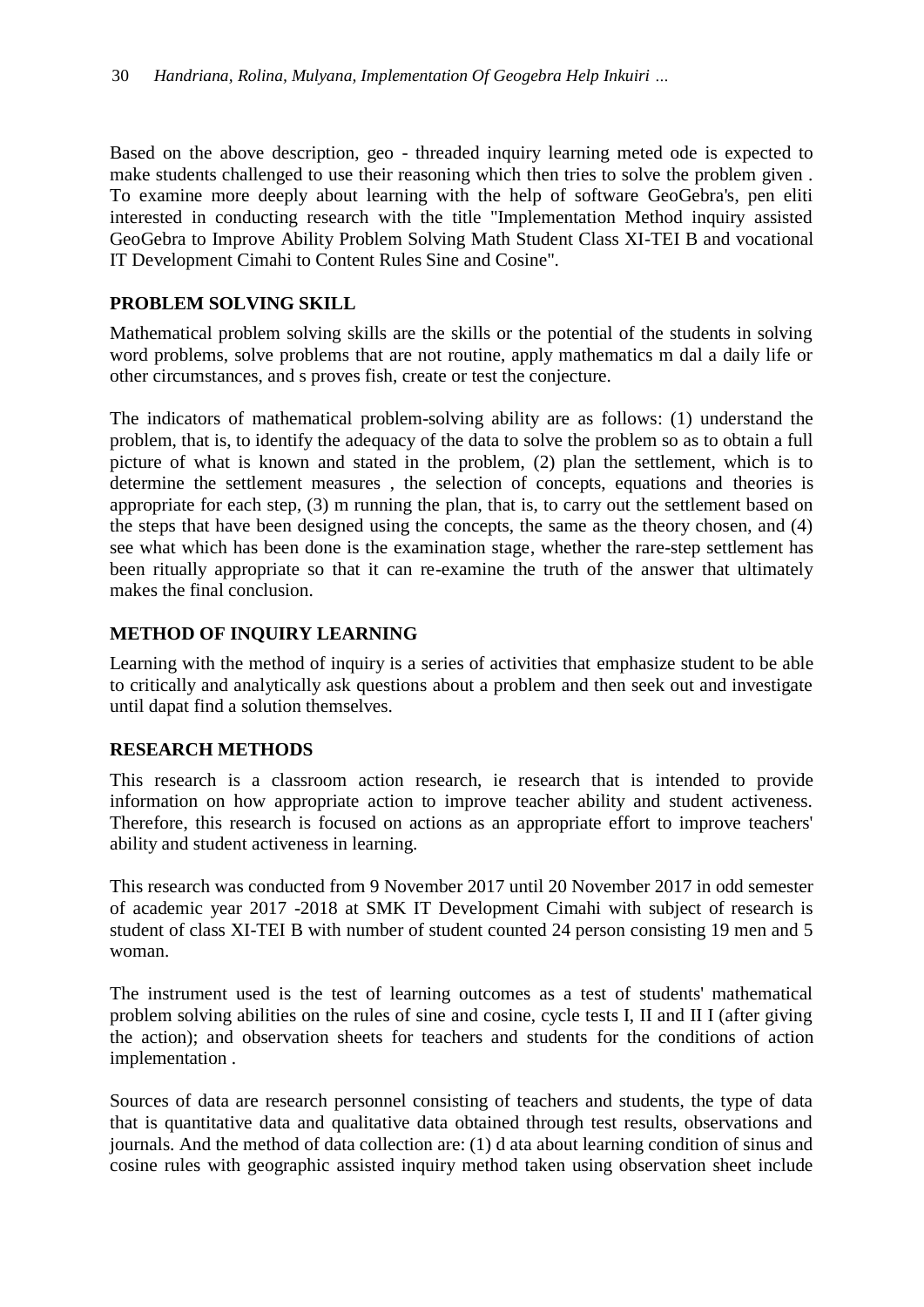observation to gur u and students;(2) d ata about the learning achievement was taken using the test included the first cycle test, the I cycle test I and the third cycle test, and; (3) d ata about the reflection taken by using the journal.

Data obtained from this research that comes from the test cycle I, the test cycle II and test cycle III . All data is processed by using microsoft excel by calculating the average and see the average comparison and percentage of students' learning mastery from each cycle.

## **RESULTS AND DISCUSSION**

#### **Results**



**Figure 2. The average value of each cycle test**

From the picture above diagram shows that:

- 1. The results of the first cycle of research is the average value of the first cycle test results that is equal to 14 , 08 with learning completeness of 55.03%.
- 2. The results of the research cycle II is the average value of the second cycle test results that is 30 , 25 and an increase of 16.17 from cycle I for 14.08 with 29.75% complete learning.
- 3. The results of the third cycle research is the average value of the third cycle test results that is 76 , 75 and an increase of 46.50 from cycle I I for 30.25 with learning completeness of 83.93%.

#### **Discussion**

#### **1. Results of Cycle I Research**

#### **a. Planning ( Plan )**

The things that are done at this stage is the making of learning implementation plan (RPP) based on the syllabus used as the research reference. The RPP made for cycle I consists of 1 encounter on "Sinus and Cosinus Rules" material using geographical assisted inquiry method . Based on the learning steps pad a RPP cycle I. Application of the method of inquiry assistedGeoGebra in the first cycle was conducted by lecture, question-answer, and dis kusi and has indicators: (1) m enyebutkan comparison trigonometry to a right triangle; (2) discuss the problem to get the concept of sinus rules; (3) calculating the side of the triangle by using the concept of sinus uran; (4) determining the angle of the triangle by using the concept of the sine rule, and; (5) apply the concept of sinus rules in solving daily life problems.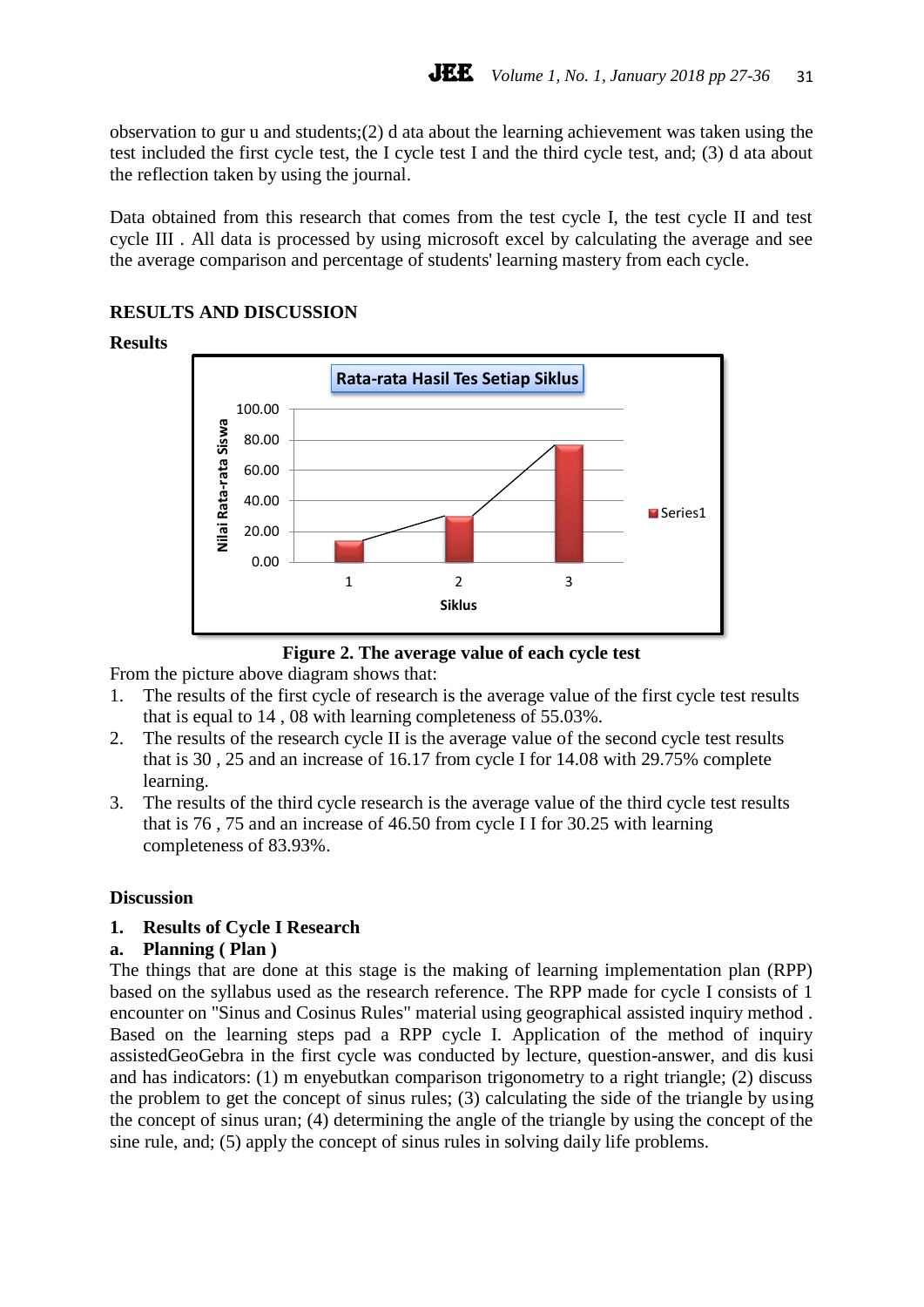Then the researcher makes an observation sheet addressed to teachers and students (observed aspects are based on learning steps in RPP), preparing a reflection journal sheet and designing an evaluation tool for the I cycle test.

Another preparation is to further strengthen the knowledge and understanding of teachers about the implementation of learning with geographical assisted inquiry approach.

#### **b. Implementation of Action ( Do )**

Implementation of the action is done by the teacher of mathematics to weld XI-TEI B SMK IT Development Cimahi , while researchers act as observers ( observer ). The first cycle of learning is carried out in a single meeting.

The first class presentation was held on Thursday 9 November 2017 with the material "Sinus Rules". Prepared RPPs use geogebra -assisted inquiry method with lecture and discussion methods.

After the presentation of this first class, teachers and researchers discuss some of the shortcomings that occur in learning activities. In this case the teacher still gives less opportunity to the students to ask and respond. Yet if only this is done will increase knowledge and mastery of student concepts for the better. Classroom learning is ensured to be more creative and fun. In addition,teachers should be better able to motivate students to solve stories, solve problems that are not routine, apply mathematics in the life of a day or other circumstances, and prove, create or test conjecture. From the results of this discussion, the teacher is willing to correct the deficiencies at the next meeting.

#### **c. Evaluation ( See )**

After one meeting to complete basic competence "Calculating the side and determining the angle of the triangle d by using the concept of the sine rule" which is the elaboration of the standard of competence "Describing and analyzing the rules of sine and cosine and applying them in determining the area of triangle", evaluated by the name of the first cycle test on Thursday, November 2017. This activity was conducted to find out how far the solution of mathematical problems of students on the material of "Sinus and Cosinus Rules" after learning using geographical assisted inquiry method.

The test results show that students have not been able to demonstrate their mathematical problem solving ability . The results of this test also shows students' mastery of classical to the subject matter. So there needs to be an addition of action so that they really understand the material "Sinus and Cosinus Rules" is.

The average test cycle I score is 14 , 08 with a learning mastery of 55.03% . This shows that the average value of mathematical problem solving ability of grade XI-TEI B students of SMK TI Pembangunan Cimahi on the material is still very low. In addition, the results of the first cycle test scores are also important to see students' ability in mathematical problemsolving abilities. It aims to know the learning outcomes with geographic assisted inquiry method for each meeting conducted.

# **2. Cycle Research Result II**

# **a. Planning ( Plan )**

Based on the results of observation and evaluation on the action of cycle I, the researcher together with the teacher planning the action cycle II, so that the weaknesses that occur in the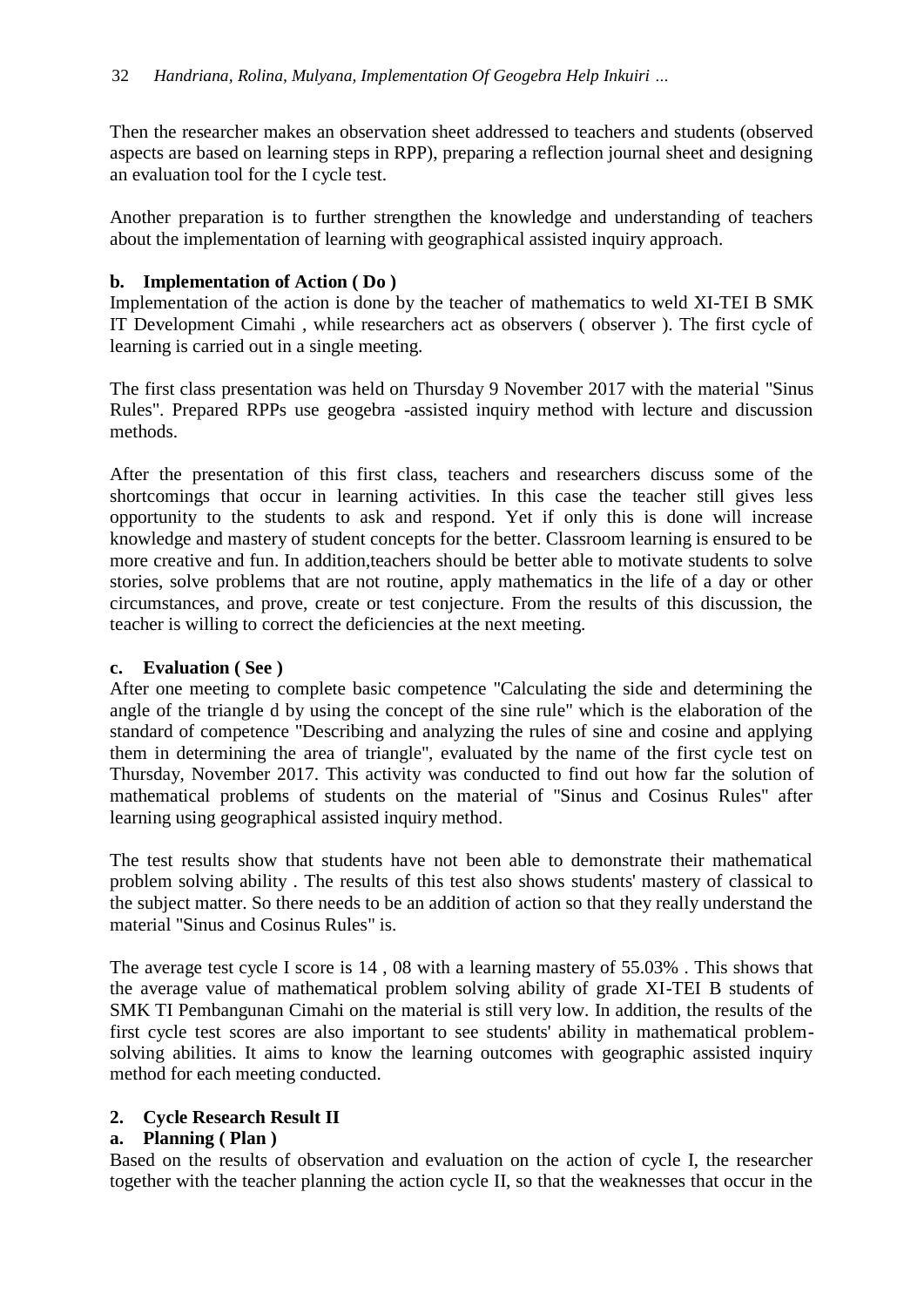implementation of the action of cycle I can be improved and mehcapai maximum results. The things that teachers need to improve on the implementation of the second cycle action are as follows: (1) g uru must be able to organize the time well as planned in the learning scenario; (2) should be a member i g uru students the chance to put forward the idea of the ones on the sample questions is a core medium of learning. This is to foster the spirit of the students in understanding and problem-solving plan although essentially the teacher must notify and menjela scan right way, and; (3) guru should provide more guidance to students both individuals and groups in the learning process with geographical assisted inquiry method .

The things that are done at this stage is the making of learning implementation plan (RPP) based on the syllabus used as the research reference. The RPP made for cycle I I consists of 1 encounter on "Sinus and Cosinus Rules" material using geographical assisted inquiry method . Based on the learning steps RPP first cycle I. The application of geogebra assisted inquiry method in cycle I was done by geographical assisted inquiry method and has indicators: (1) m endiskusikan issues in order to get the concept of the rule of cosines; (2 ) calculating the triangular side using the concept of cosine rules ; (3 ) determining the angle of the triangle d by applying the concept of co sinus rules , and; (4) apply the concept of co sinus rules in solving daily life problems.

Then the researchers made the observation sheet addressed to teachers and students (based on the observable aspects of learning steps on RPP), prepared a reflection journal sheet and designed the evaluation tools to test the first cycle I.

Another preparation is to further strengthen the knowledge and understanding of teachers about the implementation of learning with geographical assisted inquiry approach.

#### **b. Implementation of Action ( Do )**

Implementation of the action is done by the teacher of mathematics class XI-TEI B SMK IT Development Cimahi , while researchers act as observers ( observer ). Action learning cycle I firstimplemented in one meeting.

The presentation of the second class is held on Monday , November 13 , 2017 with the material "Cos Inus Rules ". Prepared RPP using geogebra assisted inquiry method .

After the presentation of this second class, researchers assessed the teacher is good enough in directing students to ask questions and members i responses. Teachers provide some examples and work with students in the hope that students are able to understand the material. Likewise with learning steps on core activities such as cycle I, then students' selfunderstanding strategies as well as teachers optimize through geogebra software . These strategies are to ask the students to conclude, solve the problems in LKS 1.2, present the work of the group, re-explain the knowledge obtained and predict the difficult questions of some given problem beforehand.

At the end of the learning cycle II, teachers together with students summarize the results of discussion and reflection. The teacher members to work i PR students to understanding and solving mathematical problems become better students. Teacher ends the lesson with advice and salam closes. Observation sheets for teachers and students are still used by researchers to observe the learning process that lasts from start to finish.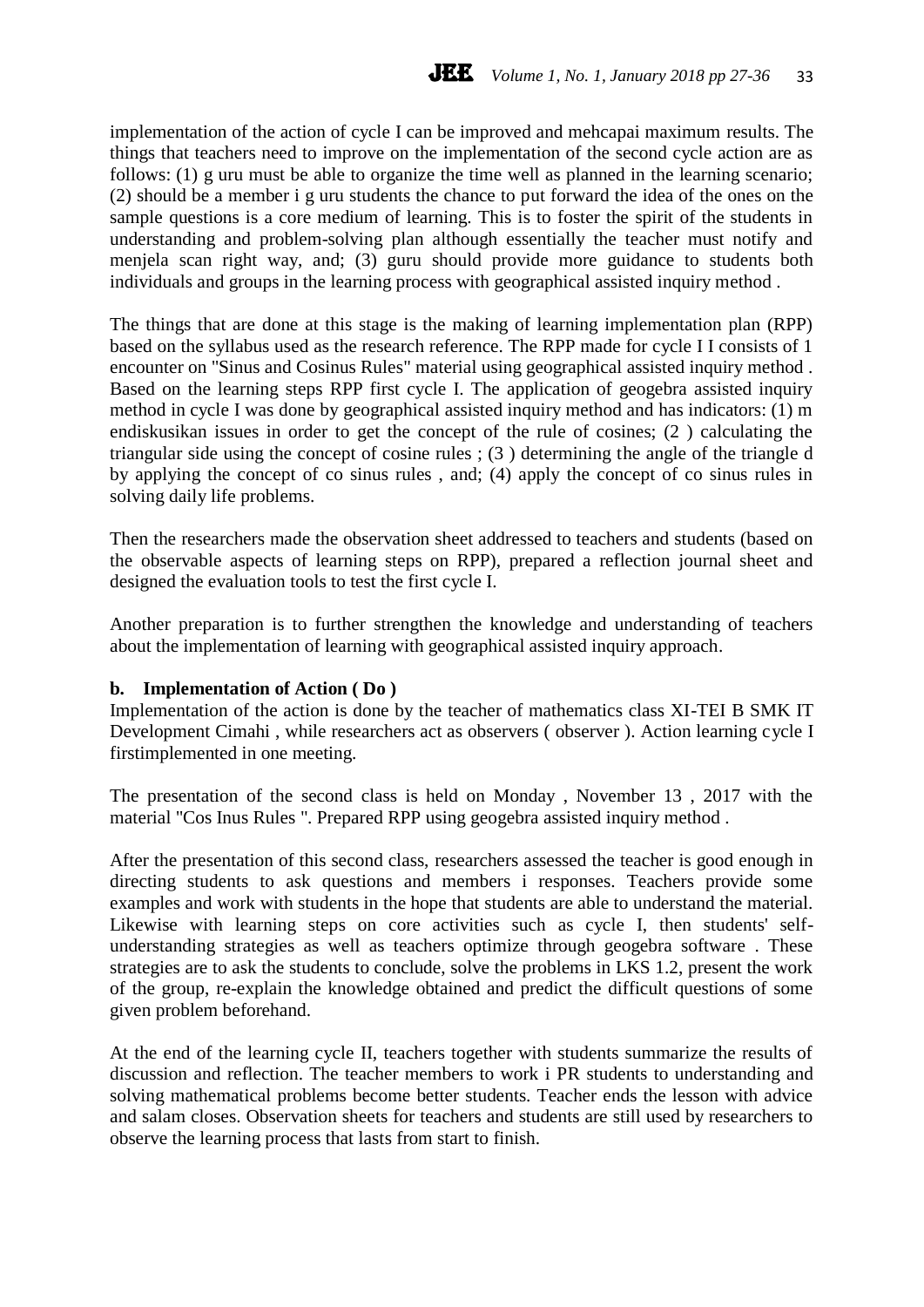## **c. Evaluation ( See )**

In this second cycle, learning is done by one meeting to complete basic competency "Calculating side and determining angle of triangle d by using concept of co sinus rule " which is elaboration of competency standard "Describe and analyze the rules of sinus and cosinus and apply it in determining area triangle ", the evaluation was conducted with the test of cycle I I on Monday, November 13 , 2017. This activity was conducted to find out how far the solution of mathematical problems of students on the material" Sinus and Cosine Rules "after learning usinggeogebra assisted inquiry method .

The test results indicate that the students have been able to demonstrate their mathematical problem solving ability. The results of this test also shows students' mastery of the classical subject matter and still must be given further action . So there needs to be an addition of action so that they really understand the material "Sinus and Cosinus Rules" is.

The average I cycle test score I is 30 , 25 with a learning mastery of 29.75% . This shows that the average value of mathematical problem solving ability of students of class XI-TEI B SMK TI Development of the material still has been an increase of 16 , 17 from cycle I of 14,08 although in learning completeness decrease equal to 25,28% . In addition, the results of the test scores the first cycle I is also important to look at the students' skills in mathematical problem solving ability. It aims to know the learning outcomes with geographic assisted inquiry method for each meeting conducted.

# **3. Results of Cycle I Research II**

## **a. Planning ( Plan )**

Based on the results of observation and evaluation on the action of cycle I I , the researcher and the teacher plan the action of cycle II I , so that the weaknesses that occur in the implementation of the I cycle action I can be improved and achieve maximum results. Things that should be corrected by the teacher on the implementation of the second cycle of the first of them as follows: (1) guru should be able to organize your time well as planned scenario elajaran pemb; (2) g uru should give the students an opportunity to express their initial ideas about examples of problems that are the core media of learning. This is to foster the spirit of the students in understanding and problem-solving plan although essentially the teacher must notify and menjela scan right way, and; (3) guru should provide more guidance to students both individuals and groups in the learning process with geographical assisted inquiry method.

The things that are done at this stage is the making of learning implementation plan (RPP) based on the syllabus used as the research reference. The RPP made for cycle II I consists of 1 encounter on the material "Sinus and Cosinus Rules" using geographical assisted inquiry method . Based on the learning steps RPP second cycle first. Application of the method of inquiry assistedGeoGebra on the second cycle I do with GeoGebra-aided method of inquiry and has indicators: (1) m enentukan area of a triangle using the concept of rule of sines and cosines.

Then the researchers made the observation sheet addressed to teachers and students (based on the observable aspects of learning steps on RPP), prepared a reflection journal sheet and designed the evaluation tools to test the second cycle first.

Another preparation is to further strengthen the knowledge and understanding of teachers about the implementation of learning with geographical assisted inquiry approach.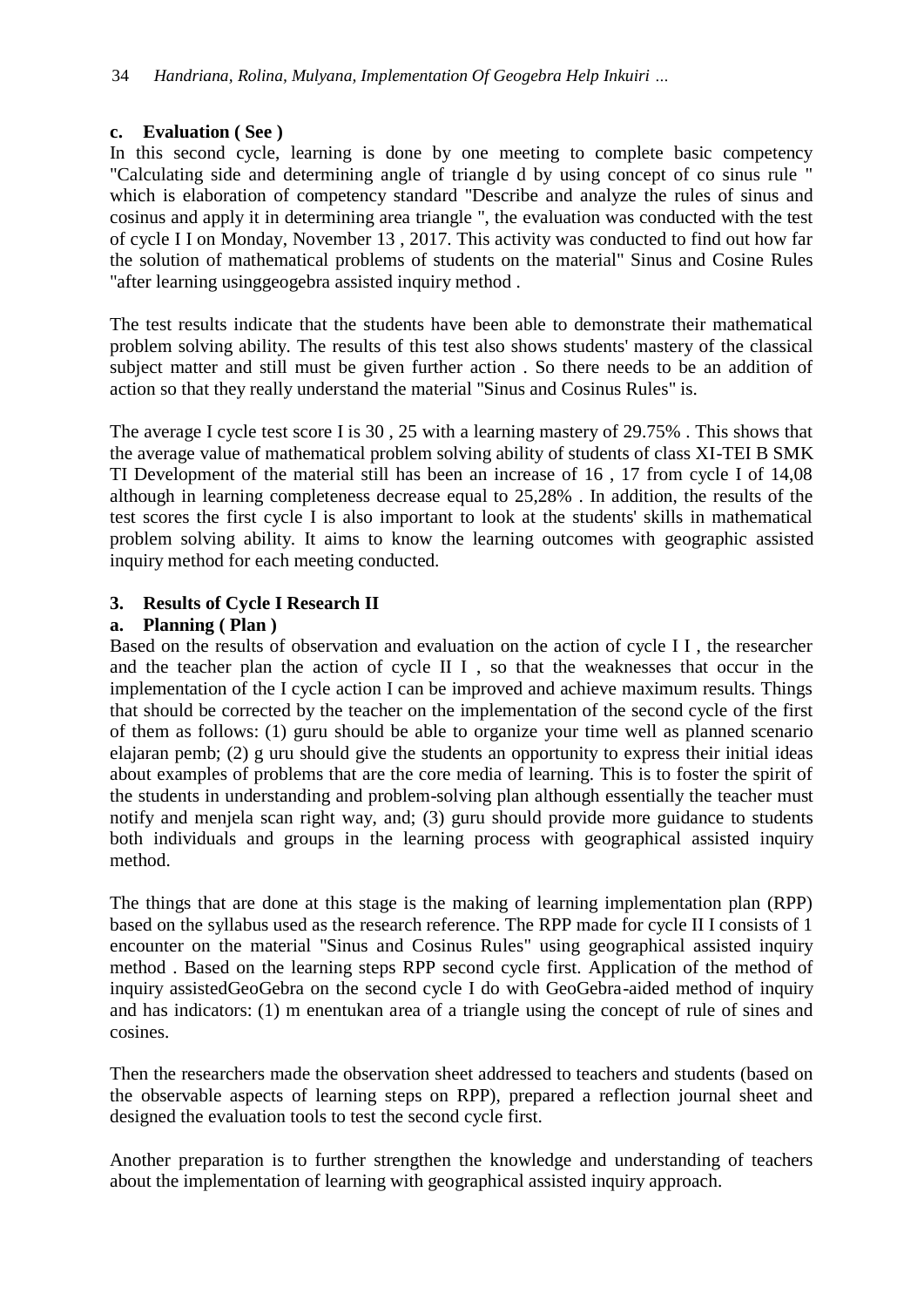#### **b. Implementation of Action ( Do )**

Implementation of the action is done by the teacher of mathematics class XI-TEI B SMK IT Development Cimahi , while researchers still act as observers ( observer ). The action of learning cycle II I was conducted in one meeting.

The third class presentation is held on Thursday , November 16 , 2017 with the material "Cosine Rules". Prepared RPP using geogebra assisted inquiry method .

After the presentation of this second class, p eneliti assess teachers have been very good in directing students to ask questions and members i responses. Teachers provide some examples and work with students in the hope that students are able to understand the material. Likewise with learning steps on core activities such as cycle I I, then students' selfunderstanding strategies as well as teachers optimize through geogebra software . These strategies are to ask the students to conclude, solve the problems in LKS 1.3 , present the work of the group, re-explain the knowledge obtained and predict the difficult questions of some of the problems given earlier.

At the end of the second cycle of the first learning this together student teacher summarizes the results of the discussion and reflection. The teacher members to work i PR students to understanding and solving mathematical problems become better students. Teacher ends the lesson with advice and salam closes. Observation sheets for teachers and students are still used by researchers to observe the learning process that lasts from start to finish.

#### **c. Evaluation ( See )**

In cycle I I I this, learning to do as much as one-off meeting to resolve the basic competence "Determining the area of the triangle d ith use the concept of rule of co sinus" which is a translation of the standard of competency "To describe and analyze the law of sines and cosines and apply in determining the area of a triangle ", conducted the evaluation as test cycle I I I on Thursday, tanggal 16 November 2017. this activity is conducted to determine the extent of students' mathematical problem solving on the matter" Sine and Cosine Rules "after learning the method of inquiry assisted GeoGebra.

The test results indicate that the students have been able to demonstrate their mathematical problem solving ability. The results of this test also show students' mastery of the classical material of this "Sinus and Cosinus Rules".

The average test value of cycle II I is 76 , 75 with a learning mastery of 83.93% . This shows that the average value of mathematical problem solving ability of students of class XI-TEI B SMK IT Development of Cimahi to the material still there has been another increase of 46 , 50 from cycle I I of 30,25 . In addition, the results of the second cycle test score I is also important to see students' ability in mathematical problem solving abilities. It aims to know the learning outcomes with geographic assisted inquiry method for each meeting conducted.

#### **d. Reflection**

Reflection on this third cycle, showing encouraging results, both for teachers and for researchers. The results of observations conducted by researchers showed that geographic assisted inquiry method applied in class XI-TEI B SMK IT Development Cimahi provide excellent results. Thus, the hypothesis of this research action has been achieved blah students mathematical problem solving skills of class XI-TEI B SMK IT Development Cimahi on the